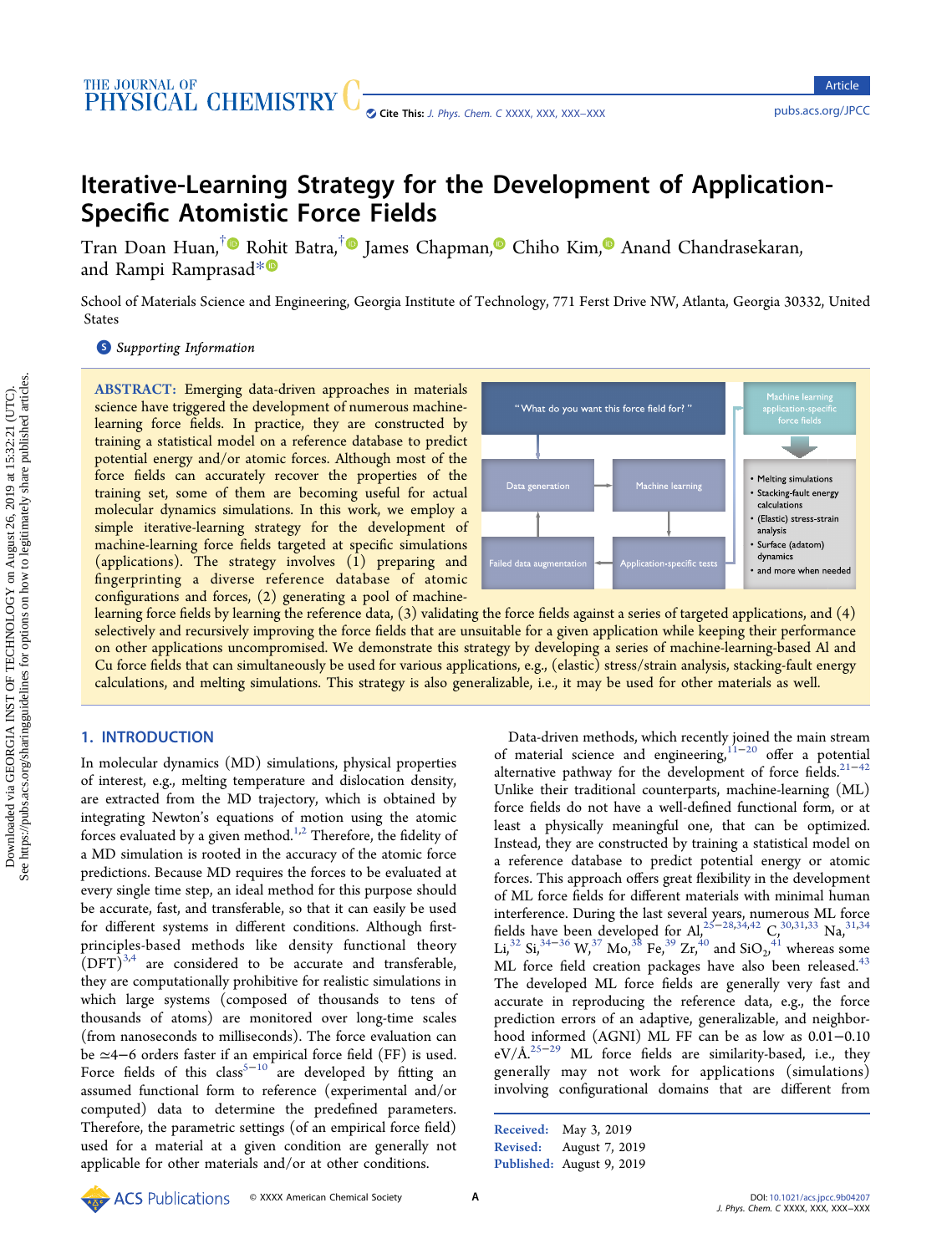## <span id="page-1-0"></span>The Journal of Physical Chemistry C and the Second Second Second Second Second Second Second Second Second Second Second Second Second Second Second Second Second Second Second Second Second Second Second Second Second Sec



Table 1. Summary of the Two References Data Sets Prepared for Al and Cu Force Field Generation<sup>a</sup>

| config class                   | Al                                                                                                                                                    | Cu                                                                                                                                                            |
|--------------------------------|-------------------------------------------------------------------------------------------------------------------------------------------------------|---------------------------------------------------------------------------------------------------------------------------------------------------------------|
| defect-free<br>bulk            | face-centered cubic (fcc) and body-centered cubic (bcc)<br>(with and without strain)                                                                  | fcc and bcc (with and without strain)                                                                                                                         |
| point defects                  | supercell with one, two, six random vacancies                                                                                                         | supercell with one, two, six random vacancies                                                                                                                 |
| planar defects                 | $(100)$ , $(110)$ , $(111)$ , $(200)$ , $(333)$ surfaces; $(111)$ , $(210)$ , $(310)$ ,<br>$(320)$ , $(510)$ grain boundaries; $(111)$ stacking fault | (100), (110), (111), (200), (311), (333) surfaces; (111), (210), (310)<br>grain boundaries; edge, screw dislocations; (100) with uniaxial strain              |
| point and<br>planar<br>defects | $adatom(s)$ on $(100)$ , $(110)$ and $(111)$ surfaces                                                                                                 | $adatom(s)$ on $(100)$ , $(110)$ and $(111)$ surfaces                                                                                                         |
| clusters                       | radius 3, 5, 8, 10, 12 Å clusters                                                                                                                     | radius 5, 7 Å clusters, and cylinder                                                                                                                          |
| liquids                        | (111) slab at liquid state                                                                                                                            | (100) slab at liquid state                                                                                                                                    |
|                                |                                                                                                                                                       | <sup>a</sup> Each of them is categorized into five types of configurations (configs) based on the types of defects contained. The number of configurations in |

of configurations (configs) based on the types of defects contained. The number of configurations in each category excesses 1 000 000.

their training domain. However, the ML approach, unlike the traditional methods, does provide the opportunity to systematically improve the versatility of the force fields.

The present work demonstrates the last point by using an iterative-learning strategy to systematically improve the performance of an AGNI ML force field when being used for "new" applications (configurations). The key aspect of this strategy is "failed" data augmentation, during which a volume of data needed for a new application is systematically generated, identified, and appended to the original training data, and then the respective ML model is retrained on the updated training data. The proposed iterative-learning strategy can be used to systematically enlarge the domain of applicability of the developed ML force fields. We demonstrate this strategy by creating and validating AGNI ML force fields for Al and Cu solids, which can be used for a wide range of applications, including (elastic) stress/strain analysis, stackingfault energy calculations, and melting simulations.

# 2. METHODS

The iterative-learning strategy used in this work aims specifically at upgrading a developed ML force field, making it suitable for targeted (new) applications, while keeping its current behavior uncompromised. This simple and generalizable strategy, visualized in Figure 1, starts with "reference data preparation" and "force field generation", details of which can also be found in our previous works.[25](#page-6-0)<sup>−</sup>[27](#page-6-0),[29](#page-6-0) The last two steps, i.e., "application-specific tests" and "failed data augmentation", are the essential components of the iterativelearning strategy.

The overall workflow of this strategy can be briefly summarized as follows. Starting from a diverse reference dataset of configurations and associated atomic forces (obtained in step 1), a pool of  $(\simeq 100)$  low-root-mean-square error (RMSE) ML force fields is generated in step 2. In step 3, these force fields are subjected to a series of predefined application-specific tests. The force fields that pass a test are advanced to the next test, whereas those that fail are discarded. For situations, wherein none of the force field passes a test, the model that performed the best is selected for step 4, i.e., failed data augmentation. Two critical pieces of information are carried over from step 3 to step 4, including (1) the atomic configurations encountered during the unsuccessful test and (2) all of the ML parameters, e.g., the fingerprint parameters, the learning algorithm, and the training data, of the selected force field. Although the former is used to generate new reference data (by performing fresh computations using DFT in this work), the latter transfers the current performance of the original force field to those to be trained on the augmented training data. This procedure is repeated until a ML force field that successfully passes all of the application-specific tests is generated and can be confidently used for any of the applications they are designed for. Here, we showcase the validity of iterative-learning strategy by creating ML force fields for Al and Cu, which are capable of accurately predicting many static and dynamic properties. Details of each of the steps involved in the construction of ML force fields are discussed in the next sections.

This strategy is similar to the active learning approach for ML force fields developments<sup>31,[32](#page-6-0),[36,37](#page-7-0)</sup> in terms of ideas but its end goal is different. Going beyond the intention of minimizing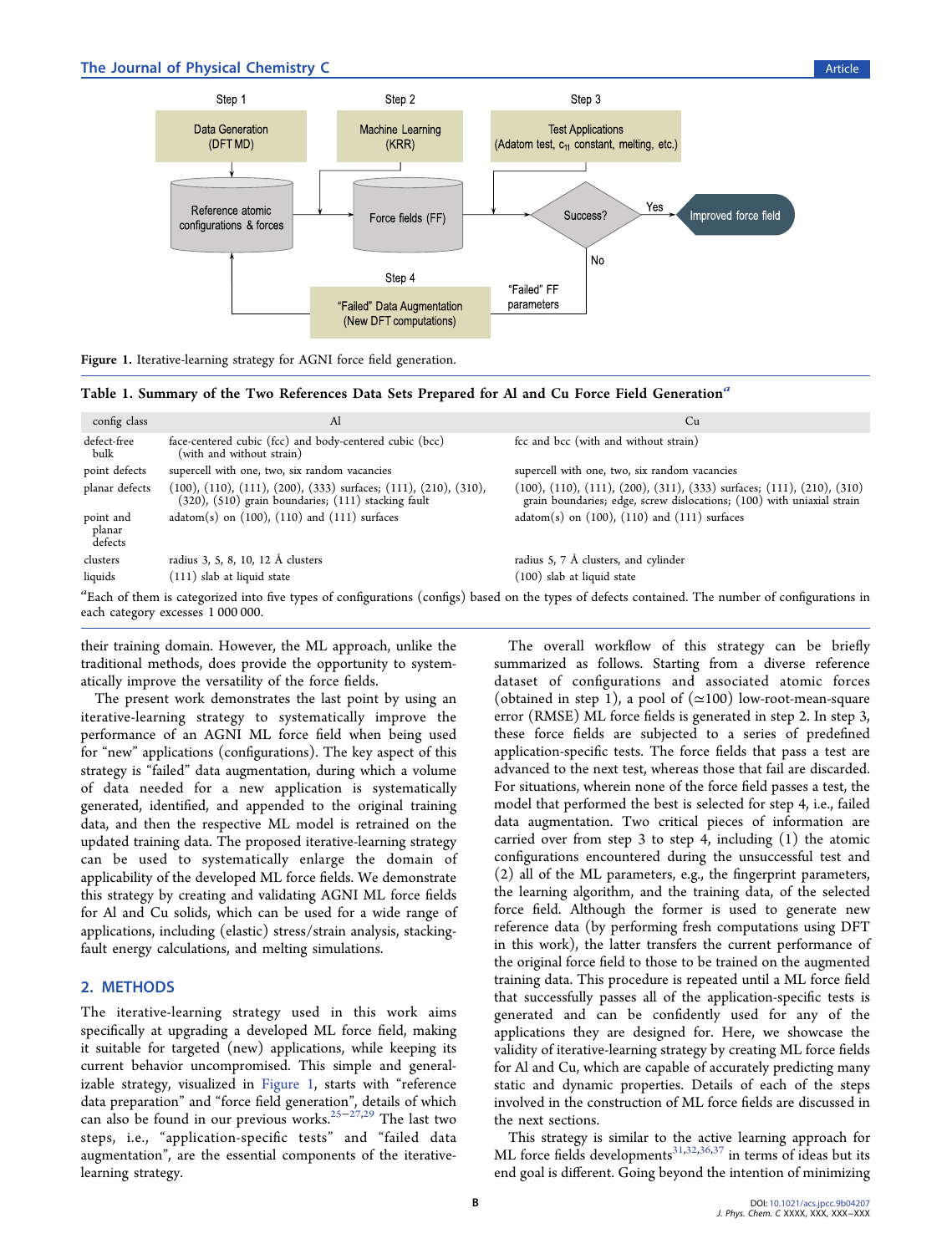<span id="page-2-0"></span>force/energy prediction errors, the present work aims at developing FFs that can be used in realistic simulations, and a series of accompanied tests were designed for this purpose.

2.1. Reference Data Preparation. Two comprehensive reference data sets, summarized in [Table 1,](#page-1-0) were prepared for Al and Cu in an accurate and consistent manner to minimize intrinsic numerical noise. DFT-based MD simulations, performed using the Vienna Ab initio Simulation Package  $(VASP)$ ,<sup>44−[47](#page-7-0)</sup> were utilized to generate the reference atomic configurations and forces. Following ref [29](#page-6-0), we used the Perdew, Burke, and Ernzerhof exchange−correlation functional $48$  and the carefully calibrated energy cutoff, k-point mesh, and projection scheme<sup>[29](#page-6-0)</sup> to ensure numerical convergence in calculating the atomic forces with VASP.

Diversity is critical for the reference data sets, i.e., they must contain the atomic environments that may be encountered during MD simulations. Therefore, for both Al and Cu, numerous atomic configurations were prepared: periodic or nonperiodic, crystalline or noncrystalline, and defect-free or having at least one of the regular (point, line, and planar) defects. Starting from these configurations, microcanonical DFT-based MD simulations were performed at various temperatures (up to  $\approx$ 200% of the melting temperature  $T_{\text{m}}$ ), thereby, providing atomic configurations and forces along the trajectories to form the reference data sets. Then, by rotating along the azimuthal and polar angles, the images of the original data were added to the reference data. The diversity of the data sets prepared for Al and Cu is then progressively augmented during step 4, wherein force fields are improved to handle new tests/applications. All of the reference data prepared for this work can be downloaded freely at <https://khazana.gatech.edu/>

2.2. Force Field Generation. Force field generation was performed in three substeps. First, the atomic configurations in the reference dataset are transformed into fingerprints, a numerical representation of the atomic environ-ment.<sup>[21](#page-6-0),[22](#page-6-0),[25](#page-6-0)−[28,](#page-6-0)[37,49](#page-7-0)</sup> Then, a given volume of training data is selected from the reference data using a sampling method. Finally, the training data is used to train the kernel ridge regression (KRR) model,<sup>[50,51](#page-7-0)</sup> creating a force field, which maps the atomic fingerprints (or the atomic configurations) onto the atomic forces. All of these substeps are described in detail below.

2.2.1. Fingerprinting. Two related fingerprints, denoted by  $v^{(1)}$  and  $v^{(\bar{2})}$ , were used for our ML force fields. Their definitions  $\arctan^2(22,25,26)$  $\arctan^2(22,25,26)$  $\arctan^2(22,25,26)$  $\arctan^2(22,25,26)$  $\arctan^2(22,25,26)$ 

$$
\mathbf{v}_{i,\alpha;k}^{(1)} = \sum_{j \neq i} \frac{r_{ij}^{\alpha}}{r_{ij}} \exp\left(-\frac{r_{ij}^2}{\eta_k^2}\right) f_c(r_{ij})
$$
\n(1)

and $^{29}$  $^{29}$  $^{29}$ 

.

$$
\mathbf{v}_{i,\alpha;k}^{(2)} = \sum_{j \neq i} \frac{r_{ij}^{\alpha}}{r_{ij}} \exp\left[-\frac{1}{2} \left(\frac{r_{ij} - a_k}{w}\right)^2\right] f_c(r_{ij})
$$
(2)

Here,  $\mathbf{r}_i$  and  $\mathbf{r}_j$  are the Cartesian coordinates of atoms *i* and *j*,  $r_{ii}$ =  $|\mathbf{r}_j - \mathbf{r}_i|$ ,  $r_{ij}^{\alpha'}$  is the projection of  $\mathbf{r}_j - \mathbf{r}_i$  onto the  $\alpha$  Cartesian direction, and the sum runs over the neighbor list  ${j}$  of atom *i*. The damping function  $f_c(r_{ii}) = 1/2[\cos(\pi r_{ii}/R_c) + 1]$ , where the cutoff radius  $R_c$  was chosen to be 8 Å, smoothly diminishes contributions from distant atoms. The key parameters of  $v^{(1)}$ and  $\mathbf{v}^{(2)}$  are  $\{\eta_k\}$  and  $\{a_k, w\}$ , respectively, which are determined by minimizing the force error in a separate step.

The key idea of our scheme is to map the fingerprint  $(\mathbf{v}_{i,\alpha}^{(1)})$  or  $\mathbf{v}_{i,\alpha}^{(2)}$ ) of an atom  $i$  along a particular direction  $\alpha$  to its respective force component along the same direction  $\alpha$ , rather than learning the entire force vector at once. It is derived from the fact that all three Cartesian directions  $x$ ,  $y$ , and  $z$  (and, in fact, any other direction) are equivalent in terms of the relation between the local atomic environment and the respective atomic force. An advantage of this scheme is that the projections of atomic forces on the  $x$ ,  $y$ , and  $z$  directions of any given coordinate frame can be learned and predicted independently. Moreover, information gained from one direction could be used to make predictions for another direction using the same ML force field. However, to allow the ML model to learn rotational invariance, explicit images of the original dataset after rotating along the azimuthal and polar angles<sup>[29](#page-6-0)</sup> are also included in the referenced dataset. A detailed explanation on the above points is included in the [Supporting](http://pubs.acs.org/doi/suppl/10.1021/acs.jpcc.9b04207/suppl_file/jp9b04207_si_001.pdf) [Information](http://pubs.acs.org/doi/suppl/10.1021/acs.jpcc.9b04207/suppl_file/jp9b04207_si_001.pdf). It should be noted that our approach is different from other techniques, e.g., symmetry-adapted kernels,  $52,53$ symmetry functions, $2^2$  and smooth overlap of atomic positions, $49$  in two ways. First, these approaches use fingerprints, which explicitly keep the atomic forces invariant with respect to rotations, allowing them to exclude the uncertainty stemmed from the stochastic nature of our scheme (discussed throughout this work). $52,53$  $52,53$  $52,53$  Second, they use fingerprints with additional three-body angular terms, which improves the accuracy of the models. There is, however, trade-off in terms of the computational time required to compute these terms and an increase in the dimensionality of the fingerprint leading to increasing ML model complexity and difficult training process.

Generally, force fields using  $v^{(2)}$  have been found to be slightly better than those using  $\check{\mathbf{v}}^{(1)}$  in several measures of force prediction errors, including RMSE.<sup>[29](#page-6-0)</sup> A reliable force field based on  $v^{(1)}$  has been developed and tested for Al in the past, $27$  whereas in this work, the iterative-learning strategy is demonstrated by developing three force fields, one using  $v^{(2)}$ for Al and the remaining two using  $v^{(1)}$  and  $v^{(2)}$  for Cu.

2.2.2. Sampling Method. A number of sampling methods for selecting training data from a big reference dataset were developed<sup>[27,29](#page-6-0)</sup> and critically examined.<sup>[29,](#page-6-0)[54](#page-7-0)</sup> The primary criteria for evaluating these methods are various measures of force prediction errors, e.g., RMSE, which should be minimized. One of them, the grid sampling method, recently used to develop an Al force field, $27$  was heavily used in the present study. In short, the grid sampling method involves (1) projecting the reference data onto a two-dimensional (2D) manifold spanned by two largest-variance principal components (determined by performing a principal component analysis), (2) defining a 2D grid in this manifold, covering the whole reference dataset, and (3) randomly selecting the training data from all of the grid cells.<sup>[27](#page-6-0)</sup> This sampling method is intuitively expected to appropriately capture the diversity of the reference data and, hence, minimizing the force calculations errors (with respect to the reference data).<sup>2</sup> However, because all of the sampling methods $27,29$  $27,29$  $27,29$  are stochastic in the nature, ML force fields trained on different training data are different not only in terms of force evaluation accuracy but also in terms of ability to capture the underlying physics of the materials. This is the reason why we create a pool of (∼100) force fields during the ML training process in step 2.

2.2.3. Learning Algorithm. Given a sampled training dataset of  $N_t$  atomic environments (or fingerprints) and forces, we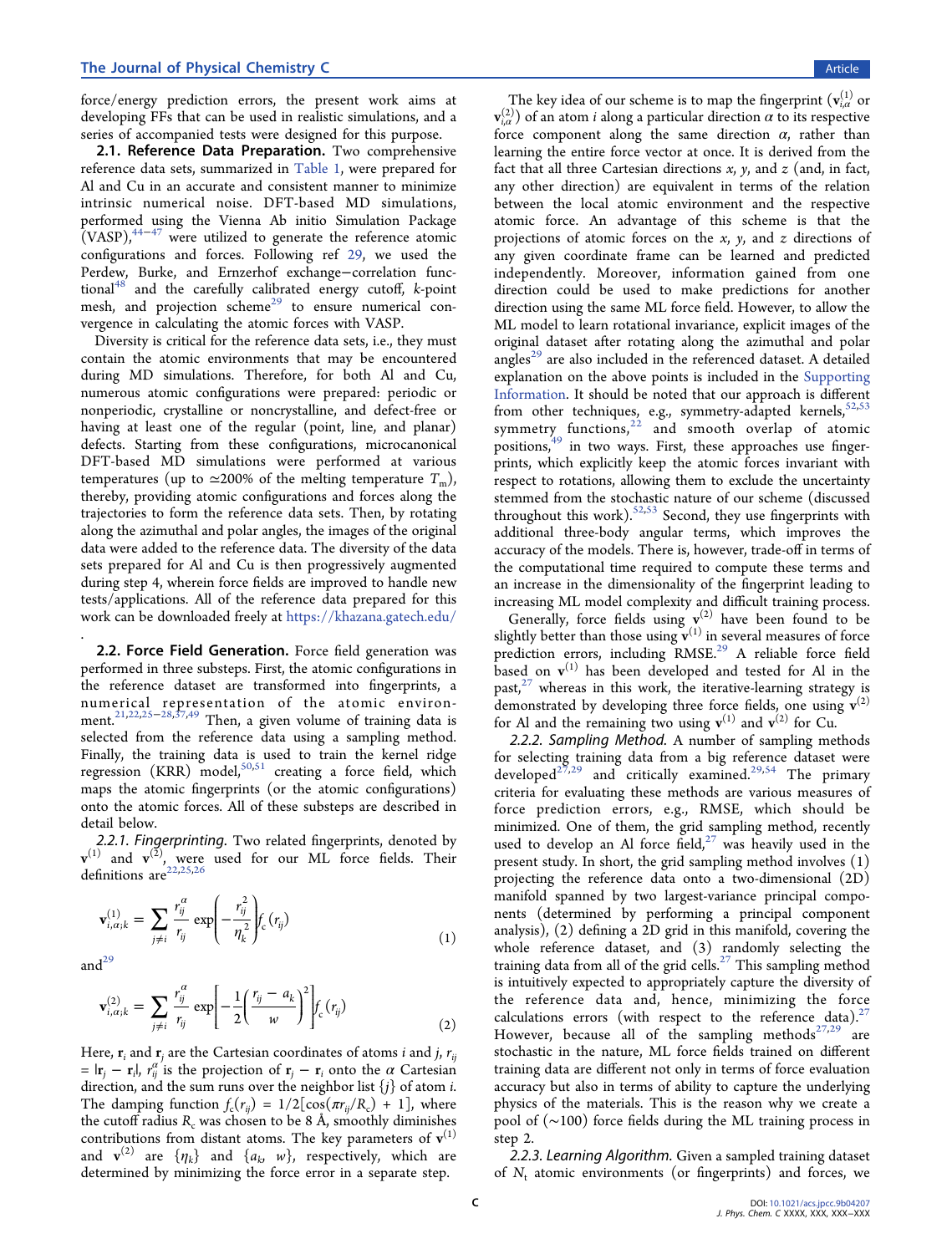## <span id="page-3-0"></span>Table 2. Summary of the Tests Designed To Validate the Force Fields Developed for Al and Cu, Both of Which Adopt fcc as the Ground State

| order | test                                | description                                                                                                      | test passed when                                                                        |
|-------|-------------------------------------|------------------------------------------------------------------------------------------------------------------|-----------------------------------------------------------------------------------------|
|       | adatom stability                    | MD simulations of an adatom on the (111) surface                                                                 | adatom is held and migrate on the surface for at least 100 ps                           |
|       | stress/strain                       | calculate the $c_{11}$ coefficient and compare with experimental, DFT, and<br>embedded-atom method (EAM) results | $c_{11}$ is within $\pm 5\%$ of the experimental value.                                 |
|       | phonon bands                        | calculate the fcc-lattice phonon band structures and compare with<br>DFT and EAM results                         | force field-computed phonon band structure is closer to the<br>DFT result               |
|       | screw dislocation<br>core structure | calculate and visualize the differential displacement map (DDM) and<br>compare with DFT and EAM results          | force field-computed DMM captures the symmetry and the<br>order of the DFT-computed DDM |
|       | stacking-fault<br>energies          | compute (111) stacking-fault energy and compare with DFT and<br><b>EAM</b> results                               | force field-computed stacking-fault energy is within $\pm$ 5% of<br>the DFT value       |
| O     | slab melting                        | calculate the Lindemann index of $(111)$ slab at various T and compare<br>with experimental and EAM data         | force field-computed $T_m$ is comparable with the<br>experimental and EAM results       |
|       | adatom diffusion                    | probe the dynamics of an adatom on the (111) surface and estimate<br>the hopping barrier via the Arrhenius plot  | the estimated energy barrier is comparable to that computed<br>by DFT                   |

 $^a$ LAMMPS was used for tests 1, 4, 5, 6, 7, whereas Atomic Simulation Environment $^{56}$  $^{56}$  $^{56}$  was used for tests 2 and 3. We note that the tests were carried out in the order shown in this table.



Figure 2. Role of iterative learning in the development of Al (a, b) and Cu force fields (c, d). In each panel, test results of the force fields before and after the failed data augmentation procedure are shown. Two tests for Al force fields are stacking-fault energies (a) and slab melting (b), whereas two tests for Cu force fields are stress/strain (c) and slab melting (d). In (b) and (d), the Lindemann index was computed separately for bulk and surface regions of the slab. For reference, the experimental melting temperatures of Al and Cu are 980 and 1350 K, respectively.

used KRR to construct the mapping between them. This similarity based-learning method has been used to develop numerous force fields,  $25-29,35$  $25-29,35$  $25-29,35$  $25-29,35$  one of which<sup>[27](#page-6-0),[28](#page-6-0)</sup> has been distributed (and supported) within the 31Mar17 (or newer) version of Large-scale Atomic/Molecular Massively Parallel Simulator (LAMMPS).<sup>55</sup> In a KRR-based ML force field, the atomic force  $F_{\mu}$  corresponding to a configuration  $\mu \equiv (i, \alpha)$  is predicted interpolatively from the reference atomic environments and forces provided in the training set using

$$
F_{\mu} = \sum_{\nu=1}^{N_{\rm t}} \alpha_{\nu} \exp\left[-\frac{1}{2}\left(\frac{d_{\mu\nu}}{\sigma}\right)^{2}\right]
$$
\n(3)

Here, the sum runs over  $N_t$  reference environments, indexed by  $\nu$ , of the training set, whereas  $d_{\mu\nu}$  is the "distance" between configurations  $\mu$  and  $\nu$ , chosen to be the Euclidean norm, in the fingerprint space for which the length scale is specified by σ. During the training phase, the regression weights  $\alpha_{\nu}$  and the length scale  $\sigma$  are evaluated by optimizing a regularized objective function via fivefold cross-validation.

2.3. Application-Specific Force Field Tests. Following the reference data and the force field generation steps, a pool of accurate ML force fields with relatively similar (low) RMSE in force prediction was obtained. These force fields were then subjected to a series of application-specific tests. The idea behind these additional tests is that although the low errors (RMSE or other metrics) of a ML force field could advocate its general force prediction accuracy, they are not sufficient to guarantee that the force field indeed captures the physics of the system accurately. The reason for this uncertainty stems from the fact that all error measures, e.g., RMSE, are defined for very large numbers (often  $\geq 10^3 - 10^6$ ) of configurations, thus some configurations that are critical for a specific simulation can easily be suppressed during the training process when an error measure is minimized. Therefore, any newly developed ML force field should be validated against realistic and stringent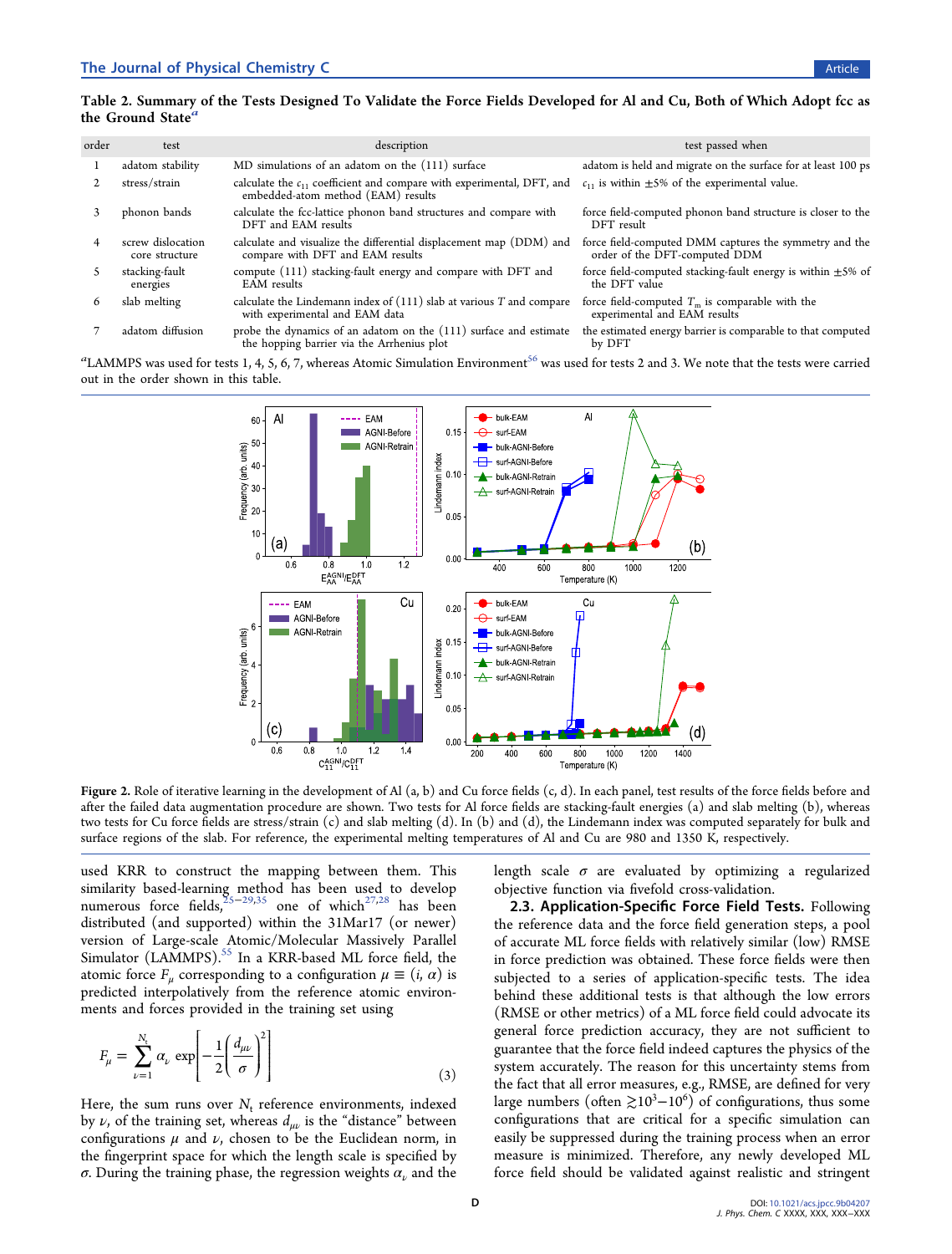<span id="page-4-0"></span>

Figure 3. Validations of three force fields developed for Al (top row) and Cu (middle and bottom rows) against four tests, including (from left to right) stress/strain behavior, stacking-fault energy, phonon structure, and screw dislocation core structure. Technical details of the calculations can be found in the [Supporting Information.](http://pubs.acs.org/doi/suppl/10.1021/acs.jpcc.9b04207/suppl_file/jp9b04207_si_001.pdf)

static and/or dynamic tests, in addition to having a small training error[.25](#page-6-0)<sup>−</sup>[27](#page-6-0)[,38](#page-7-0),[39](#page-7-0)

In the present work, we compiled a list of seven carefully tailored application-specific tests, enumerated in [Table 2](#page-3-0). To pass a test, the ML force field must reasonably reproduce DFT and/or experimental results. The tests are conducted in an orderly manner based on their computational cost, i.e., timeintensive tests are generally conducted after the inexpensive tests, and only the force fields that pass a given test are advanced to the next test. For the purpose of quickly screening force fields during the development process, a short-time version of the (relatively stringent) "adatom diffusion" test, i.e., "adatom stability", was used to quickly discard those that cannot describe the (assumed) stability of an adatom on the slab surface. [Table 2](#page-3-0) summarizes all of the seven tests that were used for the force field development, whereas their technical details are provided in the [Supporting Information.](http://pubs.acs.org/doi/suppl/10.1021/acs.jpcc.9b04207/suppl_file/jp9b04207_si_001.pdf)<sup>[57](#page-7-0)</sup> It should be noted that the list of proposed tests can be easily expanded to make accurate and robust ML force fields targeted at new applications. This can be achieved using failed data augmentation process described in the next section.

2.4. Failed Data Augmentation. The stochastic nature of the sampling methods (discussed in [Section 2.2.2](#page-2-0)) and the deficiency of the error measures (discussed in [Section 2.3](#page-3-0)) may produce a training dataset in which critical atomic configurations for a particular application (simulation) of interest are under-represented. Consequently, the ML force fields created by training the KRR model on such data may perform poorly for that specific application since the force predictions are unreliable (and perhaps inaccurate) and can result in error accumulation during MD simulations. The iterative-learning strategy, of which the failed data augmentation is the most

critical component, can be used to overcome this limitation and allow systematic improvements of ML force fields. This procedure involves (1) preparing new data corresponding to out-of-domain configurations extracted from the unsuccessful test, (2) sampling this newly generated data and augmenting (appending) the sampled data directly to the training set of the selected force field followed by a retraining step, and (3) testing the new generation of force fields to identify those that show actual improvement and pass the tests. In this work, we use an augmented data volume that is approximately 10−15% of the current training data, although the optimum volume should be determined by a more critical analysis. It can clearly be seen from [Figure S2](http://pubs.acs.org/doi/suppl/10.1021/acs.jpcc.9b04207/suppl_file/jp9b04207_si_001.pdf) (of the [Supporting Information](http://pubs.acs.org/doi/suppl/10.1021/acs.jpcc.9b04207/suppl_file/jp9b04207_si_001.pdf)) that the augmented data, taken from the new data generated using the configurations of the unsuccessful test, significantly enlarges the domain covered by the training data of the failed force field. The performance of this procedure for the cases of Al and Cu is given in [Figure 2](#page-3-0).

[Figure 2](#page-3-0)a shows the AA stacking-fault energy  $E^{AA}$  computed using DFT, EAM,<sup>[58](#page-7-0)</sup> and two generations of ML force fields developed for Al, the second is generated by applying the failed data augmentation procedure for an "original" force field from the first generation. Since we have a pool of ML force fields from each generation, we look at the statistical nature of the improvement introduced by the failed data augmentation. Using the DFT-computed  $E_{\text{DFT}}^{\text{AA}}$  result as the reference, it can be seen that the majority of the "pre-augmentation" ML force fields underestimate  $E^{AA}$  by  $\gtrsim$  25% owing to the absence of corresponding environments during training, whereas the EAM potential used in this work overestimates  $E^{AA}$  by  $\gtrsim$  25%. However, when one of the best preaugmentation ML force fields was retrained on the new data augmented by atomic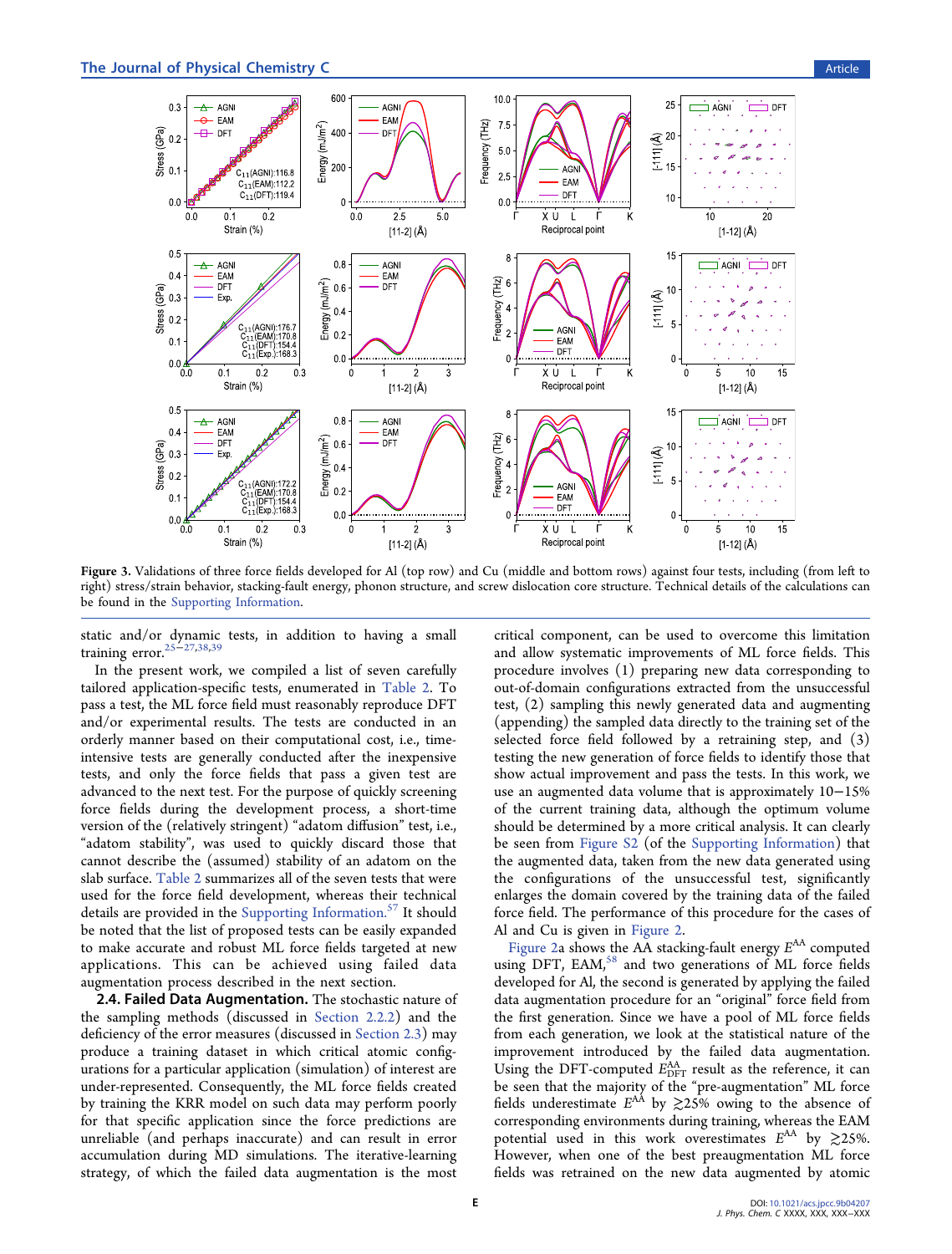Table 3. Melting Temperature  $T_m$  (Estimated from the Lindemann Index Computation) and the Surface Energy Barrier (Estimated from the Arrhenius Plot) Predicted Using the ML Force Field Developed<sup>a</sup>

|                                                                                                 |                    | $T_{\rm m}$ (K) |               | $\Delta E$ (eV) |            |       |       |  |  |  |
|-------------------------------------------------------------------------------------------------|--------------------|-----------------|---------------|-----------------|------------|-------|-------|--|--|--|
| materials                                                                                       | fingerprint        | expr.           | EAM           | ML              | <b>DFT</b> | EAM   | ML    |  |  |  |
| Al                                                                                              | $\mathbf{v}^{(2)}$ | 933             | $\simeq$ 1100 | $\simeq$ 1000   | 0.040      | 0.040 | 0.050 |  |  |  |
| Cu                                                                                              | $\mathbf{v}^{(1)}$ | 1350            | $\simeq$ 1300 | $\simeq$ 1180   | 0.032      | 0.014 | 0.012 |  |  |  |
| Cu                                                                                              | $\mathbf{v}^{(2)}$ | 1350            | $\simeq$ 1300 | $\simeq$ 1130   | 0.032      | 0.014 | 0.036 |  |  |  |
| "The DFT value of $\Delta E$ was computed using the DFT-based nudged elastic band (NEB) method. |                    |                 |               |                 |            |       |       |  |  |  |

environments close to the AA stacking fault, significant improvements in the  $E^{AA}$  predictions can be observed clearly, i.e., more than 60% of "post-augmentation" force fields display less than 5% error in  $E<sup>AA</sup>$ .

Similarly,  $c_{11}$  computed by DFT, EAM,<sup>[59](#page-7-0)</sup> and two generations of ML force fields developed for Cu is shown in [Figure 2c](#page-3-0). Compared to DFT, the EAM potential used in this work overestimates  $c_{11}$  by roughly 10%, whereas  $c_{11}$  computed by pre-augmentation ML force fields ranges from 0.8 to 1.5 times the DFT result. The failed data augmentation procedure significantly improves the ML  $c_{11}$  results, as a majority of the post-augmentation force fields produce  $c_{11}$  within an error of 5%.

For the slab melting test, the Lindemann index  $q_i$  was computed to estimate the melting point of (111) slabs of fcc Al and Cu. The Lindemann index  $q_{ij}$  defined as the relative rootmean-square interatomic distance  $(r_{ii})$  fluctuation<sup>[60](#page-7-0)</sup>

$$
q_i = \frac{1}{N-1} \sum_{i < j} \frac{\sqrt{\langle r_{ij}^2 \rangle - \langle r_{ij} \rangle^2}}{\langle r_{ij} \rangle} \tag{4}
$$

measures the thermal fluctuations of N atoms in the system. Near the melting point,  $q_i$  departs abruptly from a small and weakly linear regime for solids (∼10<sup>−</sup><sup>2</sup> in order), jumping to  $\sim$ 10<sup>-1</sup> or higher for liquids. Since  $q_i$  is accessible within a MD simulation, this index has been widely used to estimate the melting point.<sup>[61](#page-7-0)−[63](#page-7-0)</sup> This test is computationally too expensive for DFT, thus only data from MD simulations using EAM and the developed ML force fields that pass the other tests are available. Computed  $q_{\scriptscriptstyle \partial}$  shown in [Figure 2b](#page-3-0),d, clearly indicates that the EAM potential used herein captures the experimental melting temperature  $T_m$  of Al (933 K) and Cu (1350 K) quite well. The pre-augmentation ML force fields predict much lower melting temperatures, i.e., ≃600 K for Al and ≃800 K for Cu. However, by augmenting the training data with new environments generated for liquid Al and Cu (obtained during failed tests), the melting temperature predicted by the ML force fields was significantly improved, approaching the experimental values. We note that all our force fields are tested sequentially, and the improved force fields discussed next have passed all of the tests listed in [Table 2,](#page-3-0) including the  $c_{11}$ , stacking fault, and slab melting test for which no initial version of ML force field successfully pass.

## 3. RESULTS

Using the demonstrated iterative-learning strategy, we have developed three new ML force fields, one for Al (using  $v^{(2)}$ ) and two for Cu (one uses  $\mathbf{v}^{(1)}$  and the other uses  $\mathbf{v}^{(2)}$ ). The parameters of these fingerprints were determined by minimizing the RMSE of the force predictions. For  $v^{(1)}$ , we used 32  $\eta_k$ s uniformly distributed in the log scale between 1 Å and  $R_c$ , whereas for  $v^{(2)}$ , we used  $w = 0.3$  Å and 32  $a_k s$ 

uniformly distributed between 1 Å and  $R_{\rm cr}$  Similar to the  ${\bf v}^{(1)}$ based Al force field previously developed, $^{27}$  the  $\mathbf{v}^{(1)}$ -based Cu force field can also be used for MD simulations using the 31Mar17 (or newer) version of LAMMPS and can be downloaded freely from <https://khazana.gatech.edu/>.

These force fields have been validated against the set of realistic and stringent seven tests ([Setion 2.3\)](#page-3-0), with the results reported in [Figure 3](#page-4-0) and Table 3. [Figure 3](#page-4-0) presents the stress/ strain curves, the stacking-fault energy, the phonon band structure, and the screw dislocation core structure computed using DFT, the EAM potentials, and the developed ML force fields. For the stress/strain curve and phonon band structure, all three ML force fields are better than the EAM potentials used in this work in reproducing the experimental/DFT results. In the other two tests, the ML force fields are comparable with EAM.

The melting temperature  $T_m$  (estimated by monitoring the Lindemann index) and the adatom diffusion barrier  $\Delta E$ extracted from MD simulations, employing EAM and the ML force fields developed, are shown in Table 3. For reference, the experimental value of  $T_m$  and the DFT-based NEB computed  $\Delta E$  are also provided. The melting temperature computed by using the ML force fields is comparable with that computed using the EAM potentials, whereas the adatom diffusion barrier  $\Delta E$  is closer than the reference values.

Because the developed ML force fields learn and predict atomic forces directly but not as the derivatives of an energy, the energy conservation of an MD simulation is not obvious. The general trend is that the smaller the force prediction errors, the better the energy conservation. In fact, the achieved accuracy of the ML force fields in this class is sufficient for the energy, calculated as an integration along the MD trajectory, to be conserved, as demonstrated in refs [27](#page-6-0) and [29](#page-6-0) for NVT MD simulations using LAMMPS.

## 4. CONCLUSIONS

ML force fields are generally interpolative in the nature. Therefore, they are expected to behave correctly within the trained configuration domain, whereas for applications involving configurations outside this domain, they may be inadequate. To resolve this deficiency, we have used an iterative-learning strategy, systematically expanding the applicability of AGNI ML force fields, and making them suitable for targeted applications. This strategy was based upon a failed data augmentation procedure and a series of applicationspecific tests. Given a ML force field that is unsuitable for a specific simulation (application), relevant atomic configurations and forces are purposely augmented, improving the behavior of this force field while keeping its performance on other applications uncompromised. Using this strategy, we have developed three ML force fields, one for Al and two for Cu, that can simultaneously be used for various applications,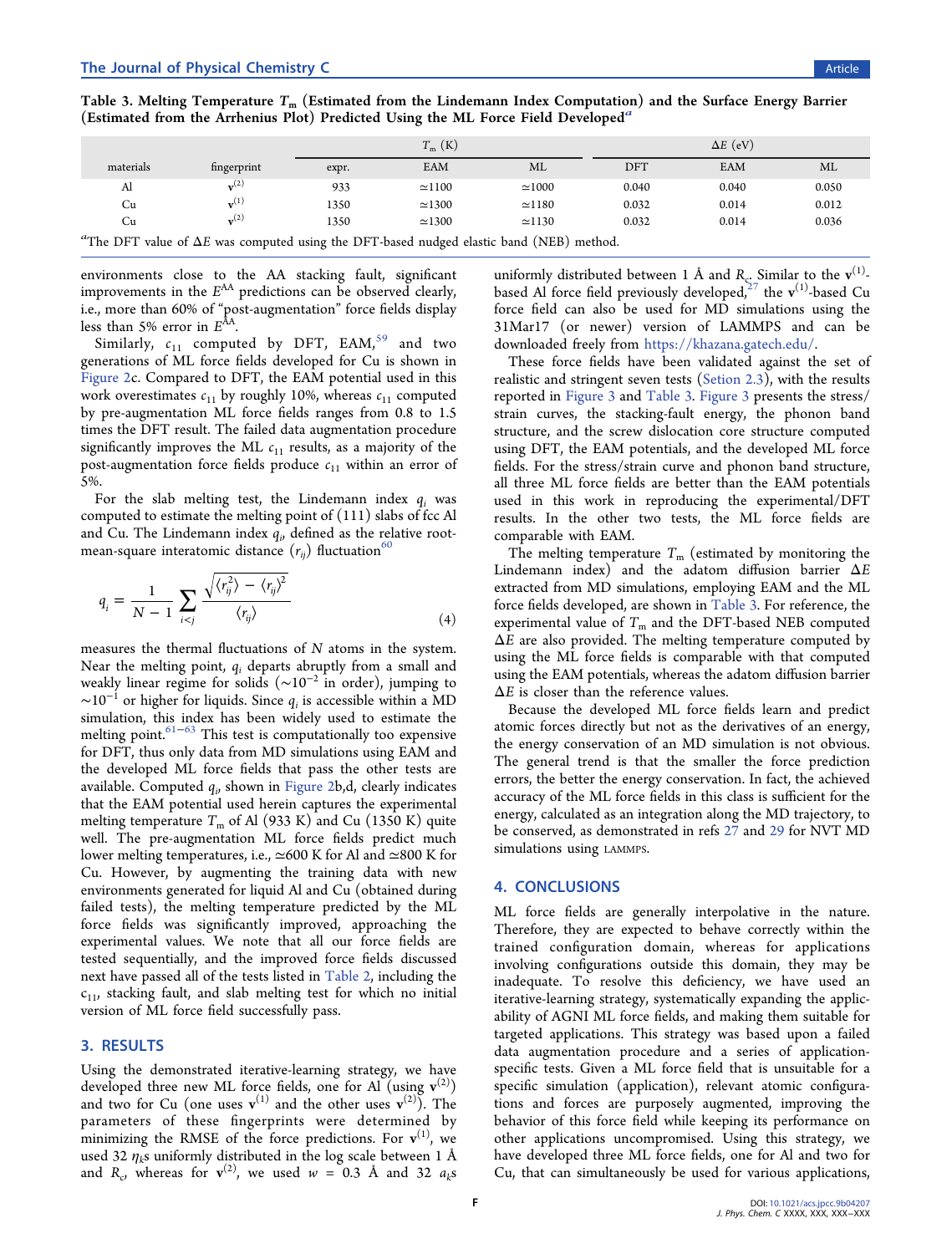## <span id="page-6-0"></span>The Journal of Physical Chemistry C **Article Contract Contract Contract Contract Contract Contract Contract Contract Contract Contract Contract Contract Contract Contract Contract Contract Contract Contract Contract Cont**

including (elastic) stress/strain analysis, stacking fault energy, and melting behavior simulations. We believe that this strategy is generalizable, using which ML force fields for other materials can also be developed. The reference data and force fields generated within this work are available at [https://khazana.](https://khazana.gatech.edu/) [gatech.edu/.](https://khazana.gatech.edu/)

## ■ ASSOCIATED CONTENT

## **6** Supporting Information

The Supporting Information is available free of charge on the [ACS Publications website](http://pubs.acs.org) at DOI: [10.1021/acs.jpcc.9b04207](http://pubs.acs.org/doi/abs/10.1021/acs.jpcc.9b04207).

> All of the technical details of the force field applicationspecific tests we designed to validate the ML force fields developed ([PDF\)](http://pubs.acs.org/doi/suppl/10.1021/acs.jpcc.9b04207/suppl_file/jp9b04207_si_001.pdf)

## ■ AUTHOR INFORMATION

#### Corresponding Author

\*E-mail: [rampi.ramprasad@mse.gatech.edu](mailto:rampi.ramprasad@mse.gatech.edu).

#### ORCID<sup>®</sup>

Tran Doan Huan: [0000-0002-8093-9426](http://orcid.org/0000-0002-8093-9426) Rohit Batra: [0000-0002-1098-7035](http://orcid.org/0000-0002-1098-7035) James Chapman: [0000-0001-8451-0275](http://orcid.org/0000-0001-8451-0275) Chiho Kim: [0000-0002-1814-4980](http://orcid.org/0000-0002-1814-4980)

Rampi Ramprasad: [0000-0003-4630-1565](http://orcid.org/0000-0003-4630-1565)

#### Author Contributions

† T.D.H. and R.B. contributed equally to this paper.

#### Notes

The authors declare no competing financial interest.

## ■ ACKNOWLEDGMENTS

The present work was financially supported by the National Science Foundation (grant number 1821992) and the Office of Naval Research (grant number N000141712148).

#### ■ REFERENCES

(1) Alder, B. J.; Wainwright, T. E. Studies in Molecular Dynamics. I. General Method. J. Chem. Phys. 1959, 31, 459−466.

(2) Rahman, A. Correlations in the Motion of Atoms in Liquid Argon. Phys. Rev. 1964, 136, A405−A411.

(3) Hohenberg, P.; Kohn, W. Inhomogeneous electron gas. Phys. Rev. 1964, 136, B864−B871.

(4) Kohn, W.; Sham, L. Self-consistent equations including exchange and correlation effects. Phys. Rev. 1965, 140, A1133−A1138.

(5) Jones, J. E. On the determination of molecular fields. Proc. R. Soc. A 1924, 106, 463−477.

(6) Daw, M. S.; Baskes, M. I. Embedded-atom method: Derivation and application to impurities, surfaces, and other defects in metals. Phys. Rev. B 1984, 29, 6443−6453.

(7) Daw, M. S.; Foiles, S. M.; Baskes, M. I. The embedded-atom method: a review of theory and applications. Mater. Sci. Rep. 1993, 9, 251−310.

(8) Tersoff, J. New empirical approach for the structure and energy of covalent systems. Phys. Rev. B 1988, 37, 6991−7000.

(9) Bazant, M. Z.; Kaxiras, E.; Justo, J. F. Environment-dependent interatomic potential for bulk silicon. Phys. Rev. B 1997, 56, 8542− 8552.

(10) van Duin, A. C. T.; Dasgupta, S.; Lorant, F.; Goddard, W. A. ReaxFF: A Reactive Force Field for Hydrocarbons. J. Phys. Chem. A 2001, 105, 9396−9409.

(11) Gasteiger, J.; Zupan, J. Neural Networks in Chemistry. Angew. Chem., Int. Ed. 1993, 32, 503−527.

(12) Sumpter, B. G.; Getino, C.; Noid, D. W. Theory and Applications of Neural Computing in Chemical Science. Annu. Rev. Phys. Chem. 1994, 45, 439−481.

(13) Rajan, K. Materials informatics. Mater. Today 2005, 8, 38−45. (14) Ramprasad, R.; Batra, R.; Pilania, G.; Mannodi-Kanakkithodi, A.; Kim, C. Machine Learning and Materials Informatics: Recent Applications and Prospects. npj Comput. Mater. 2017, 3, No. 54.

(15) Mannodi-Kanakkithodi, A.; Chandrasekaran, A.; Kim, C.; Huan, T. D.; Pilania, G.; Botu, V.; Ramprasad, R. Scoping the polymer genome: A roadmap for rational polymer dielectrics design and beyond. Mater. Today 2018, 21, 785−796.

(16) Kim, C.; Chandrasekaran, A.; Huan, T. D.; Das, D.; Ramprasad, R. Polymer Genome: A Data-Powered Polymer Informatics Platform for Property Predictions. J. Phys. Chem. C 2018, 122, 17575−17585. (17) Pilania, G.; Wang, C.; Jiang, X.; Rajasekaran, S.; Ramprasad, R.

Accelerating materials property predictions using machine learning. Sci. Rep. 2013, 3, No. 2810.

(18) Huan, T. D.; Mannodi-Kanakkithodi, A.; Ramprasad, R. Accelerated materials property predictions and design using motifbased fingerprints. Phys. Rev. B 2015, 92, No. 014106.

(19) Mannodi-Kanakkithodi, A.; Pilania, G.; Huan, T. D.; Lookman, T.; Ramprasad, R. Machine learning strategy for the accelerated design of polymer dielectrics. Sci. Rep. 2016, 6, No. 20952.

(20) Kim, C.; Pilania, G.; Ramprasad, R. From Organized High-Throughput Data to Phenomenological Theory using Machine Learning: The Example of Dielectric Breakdown. Chem. Mater. 2016, 28, 1304−1311.

(21) Behler, J. Perspective Machine learning potentials for atomistic simulations. J. Chem. Phys. 2016, 145, No. 170901.

(22) Behler, J.; Parrinello, M. Generalized Neural-Network Representation of High-Dimensional Potential-Energy Surfaces. Phys. Rev. Lett. 2007, 98, No. 146401.

(23) Bartók, A. P.; Csányi, G. Gaussian Approximation Potentials: A Brief Tutorial Introduction. Int. J. Quantum Chem. 2015, 115, 1051− 1057.

(24) Chmiela, S.; Tkatchenko, A.; Sauceda, H. E.; Poltavsky, I.; Schütt, K. T.; Müller, K.-R. Machine learning of accurate energyconserving molecular force fields. Sci. Adv. 2017, 3, No. e1603015.

(25) Botu, V.; Ramprasad, R. Learning scheme to predict atomic forces and accelerate materials simulations. Phys. Rev. B 2015, 92, No. 094306.

(26) Botu, V.; Ramprasad, R. Adaptive machine learning framework to accelerate ab initio molecular dynamics. Int. J. Quantum Chem. 2015, 115, 1074−1083.

(27) Botu, V.; Batra, R.; Chapman, J.; Ramprasad, R. Machine learning force fields: Construction, validation, and outlook. J. Phys. Chem. C 2017, 121, 511−522.

(28) Botu, V.; Chapman, J.; Ramprasad, R. A study of adatom ripening on an Al (111) surface with machine learning force fields. Comput. Mater. Sci. 2017, 129, 332−335.

(29) Huan, T. D.; Batra, R.; Chapman, J.; Krishnan, S.; Chen, L.; Ramprasad, R. A universal strategy for the creation of machine learning based atomistic force fields. npj Comput. Mater. 2017, 3, No. 37.

(30) Rowe, P.; Csányi, G.; Alfè, D.; Michaelides, A. Development of a machine learning potential for graphene. Phys. Rev. B 2018, 97, No. 054303.

(31) Podryabinkin, E. V.; Tikhonov, E. V.; Shapeev, A. V.; Oganov, A. R. Accelerating crystal structure prediction by machine-learning interatomic potentials with active learning. Phys. Rev. B 2019, 99, No. 064114.

(32) Podryabinkin, E. V.; Shapeev, A. V. Active learning of linearly parametrized interatomic potentials. Comput. Mater. Sci. 2017, 140, 171−180.

(33) Deringer, V. L.; Csányi, G. Machine learning based interatomic potential for amorphous carbon. Phys. Rev. B 2017, 95, No. 094203. (34) Kuritz, N.; Gordon, G.; Natan, A. Size and temperature transferability of direct and local deep neural networks for atomic forces. Phys. Rev. B 2018, 98, No. 094109.